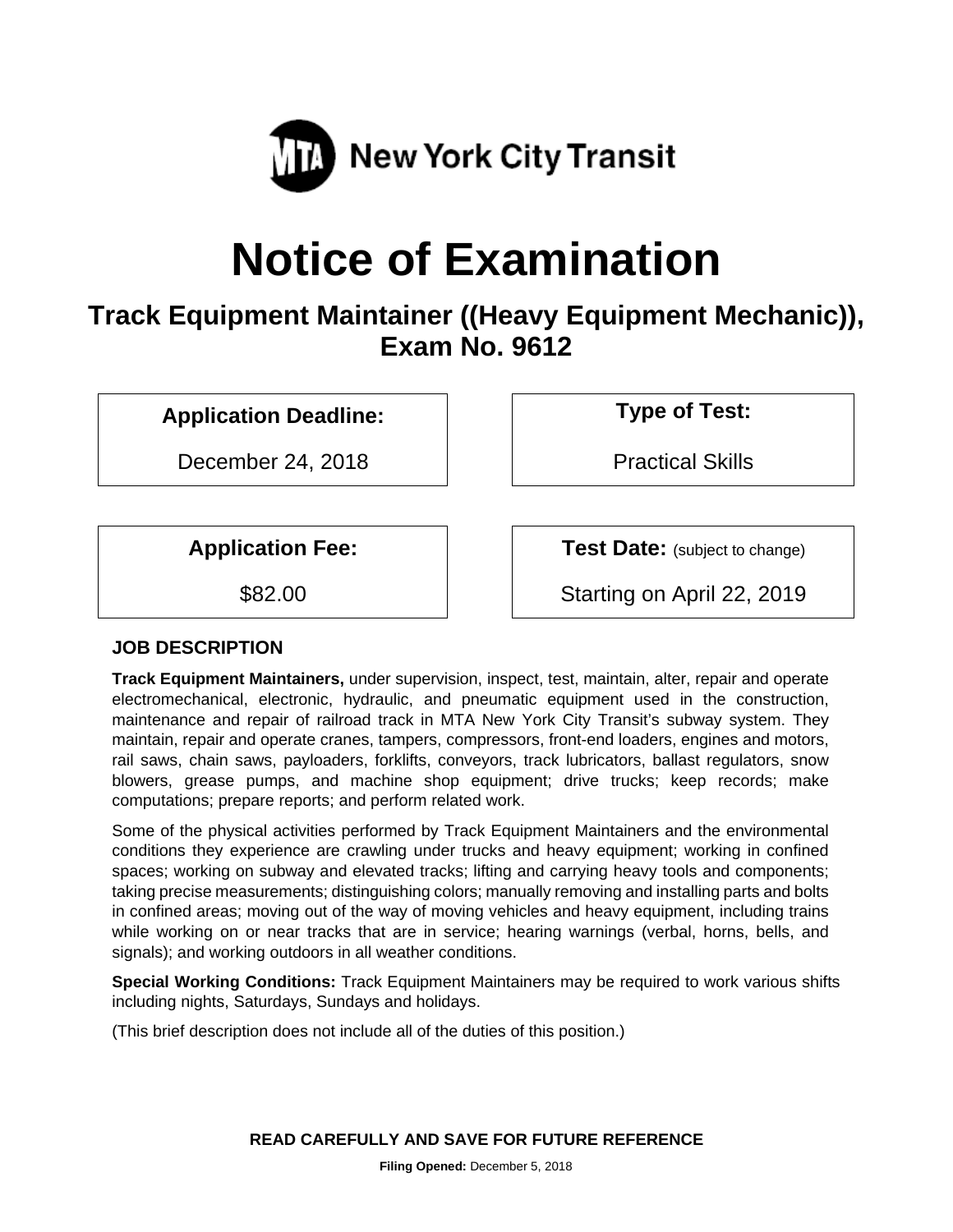## **SALARY AND BENEFITS**

The current minimum salary for Track Equipment Maintainer is \$30.8124 per hour for a 40-hour work week increasing to \$36.2499 in the sixth year of service. These rates are subject to change. The benefits of this position include, but are not limited to, night and weekend salary differentials, paid holidays, vacation and sick leave, a comprehensive medical plan and a pension plan.

## **HOW TO QUALIFY**

**Education and Experience Requirements:** By the **last day of the Application Period,** you must meet the following requirements:

- 1. Two years of full-time satisfactory journey-level mechanic experience (i.e., fully trained, proficient, knowledgeable, experienced and competent) in the testing, operation, maintenance, alternation and repair of the mechanical, electrical, hydraulic, and pneumatic components and systems of (A) Heavy equipment of the type used in construction or the maintenance and repair of track, such as pneumatic and hydraulic compressors, drills, pile drivers, payloaders, tractors and conveyors, including gasoline and diesel engines; or (B) Transportation vehicles such as passenger automobiles, trucks, buses, marine vessels, or aircraft; or
- 2. Completion of a four-year full-time apprenticeship in an electro-mechanical trade recognized by the New York State Department of Labor, the U.S Department of Labor or any state apprenticeship council which is recognized by the U.S. Department of Labor.

For the journey-level mechanic experience in "1" above to be credited, it must be preceded by one of the following:

- A. Two years of full-time satisfactory experience as a mechanic's helper, apprentice, or trainee performing or assisting in the work described in "1" above; or
- B. Graduation from a recognized trade school or technical school with a major course of study in a mechanical or electrical trade, or a closely related field, totaling 600 hours; or
- C. Graduation from a vocational high school with a major course of study in a mechanical or electrical trade or a closely related field; or
- D. An A.A.S degree or higher in electro-mechanical or electronic technology, or a closely related field, from an accredited college or university.

The vocational high school, technical school, or trade school must be approved by a State's Department of Education or a recognized accrediting organization. The college or university must be accredited by regional, national, professional or specialized agencies recognized as accrediting bodies by the U.S. Secretary of Education, and by the Council of Higher Education Accreditation (CHEA).

**The following are types of experience that are not acceptable:** auto body and fender repair; auto or truck assembly; dealership make-ready repair; fuel, oil and lube servicing; vehicle inspection; exclusive specialty replacement shop work, such as tire replacement, replacement of exhaust parts (muffler), glass, climate control parts, etc.; salvage and junkyard extraction; heavy equipment or large vehicle repair experience that does not include work on gasoline or diesel engines, electrical systems, and hydraulic systems/components; vehicle or heavy equipment assembly or junk yard work; parts supply; and vehicle or heavy equipment body work

You are responsible for determining whether you meet the qualification requirements for this examination prior to submitting the *Application*. You may be given the test before we determine if you meet the qualification requirements. If you are marked "Not Qualified," your *Application* fee will **not** be refunded and you will **not** receive a score.

#### **READ CAREFULLY AND SAVE FOR FUTURE REFERENCE**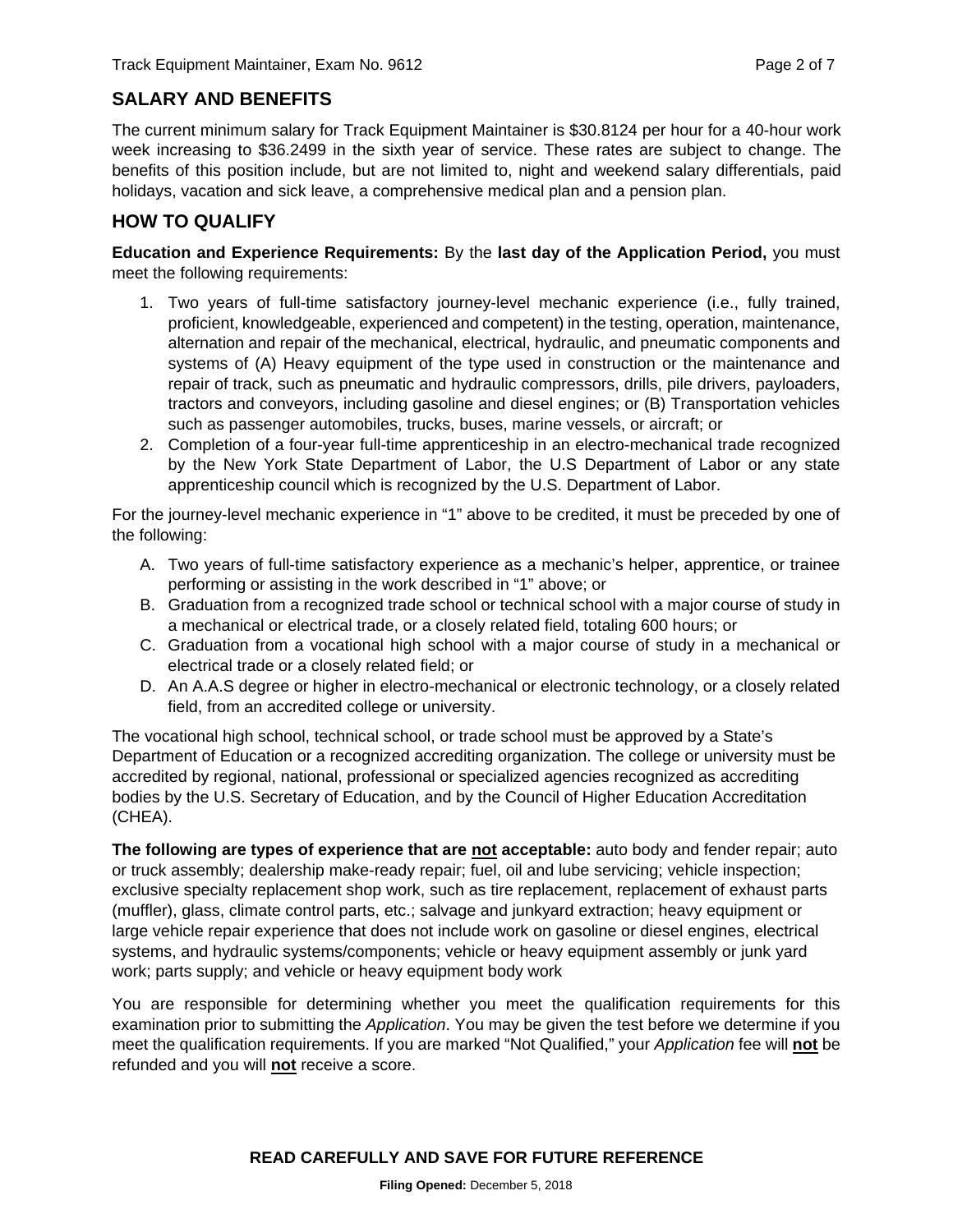## **REQUIREMENTS TO BE APPOINTED**

**Driver License Requirement:** At the time of appointment, you must possess either:

- 1. A Class B Commercial Driver License valid in the State of New York with no disqualifying restrictions and with an endorsement for hazardous materials; or
- 2. A Class B Commercial Driver License valid in the State of New York with no disqualifying restrictions; or
- 3. A Motor Vehicle Driver License valid in the State of New York and a Learner Permit for a Class B Commercial Driver License valid in the State of New York with no disqualifying restrictions.

If you are appointed under "2" above, you will be appointed subject to the receipt of the endorsement for hazardous materials within six months of appointment. If you are appointed under "3" above, you will be appointed subject to the receipt of a Class B Commercial Driver License valid in the State of New York with no disqualifying restrictions within six months of appointment and the receipt of the endorsement for hazardous materials three months after receiving the Class B Commercial Driver License (within a total of nine months of appointment). MTA New York City Transit plans to give a special training course in truck operation for those appointed under "3" above.

The Class B Commercial Driver License with an endorsement for hazardous materials must be maintained for the duration of your employment in the title. This license must not include any restrictions that would preclude the performance of Track Equipment Maintainer work. If you have serious moving violations, a license suspension, or an accident record, you may be disqualified.

**Commercial Motor Vehicle Driving Experience in the Military or New York National Guard**: If you are an active member or former member (discharged in the past year) of the military or New York National Guard and have experience driving a Commercial Motor Vehicle in the military or New York National Guard, you may be eligible for a waiver of the New York State commercial driving skills test through the New York State Department of Motor Vehicles. If you believe that you may be eligible for this waiver, you must apply for the waiver through the New York State Department of Motor Vehicles.

**Drug Screening Requirement:** You must pass a drug screening in order to be appointed, and if appointed, you will be subject to random drug and alcohol tests for the duration of your employment. Additionally, if you have tested positive on a drug or alcohol test or had a refusal to test during preemployment or while employed by a Federal DOT-regulated employer during the applicable period, you must have completed the Substance Abuse Professional (SAP) evaluation, referral and education treatment process required by federal law in order to be appointed to this safety-sensitive position.

**Residency:** New York City residency is not required for this position

**English Requirement:** You must be able to understand and be understood in English.

**Proof of Identity:** Under the Immigration and Reform Control Act of 1986, you must be able to prove your identity and your right to obtain employment in the United States prior to employment with MTA New York City Transit.

## **HOW TO OBTAIN AN APPLICATION**

During the application period, you may obtain an *Application* for this examination online at <http://mta.info/nyct/hr/appexam.htm> or in person at the MTA Exam Information Center as indicated below.

**MTA Exam Information Center:** Open Monday through Friday, from 9 AM to 3 PM, in the lobby at 180 Livingston Street, Brooklyn, New York. Directions: take the A, C, F or R trains to the Jay Street-Metro Tech Station, or the 2, 3, or the G train to the Hoyt Street Station.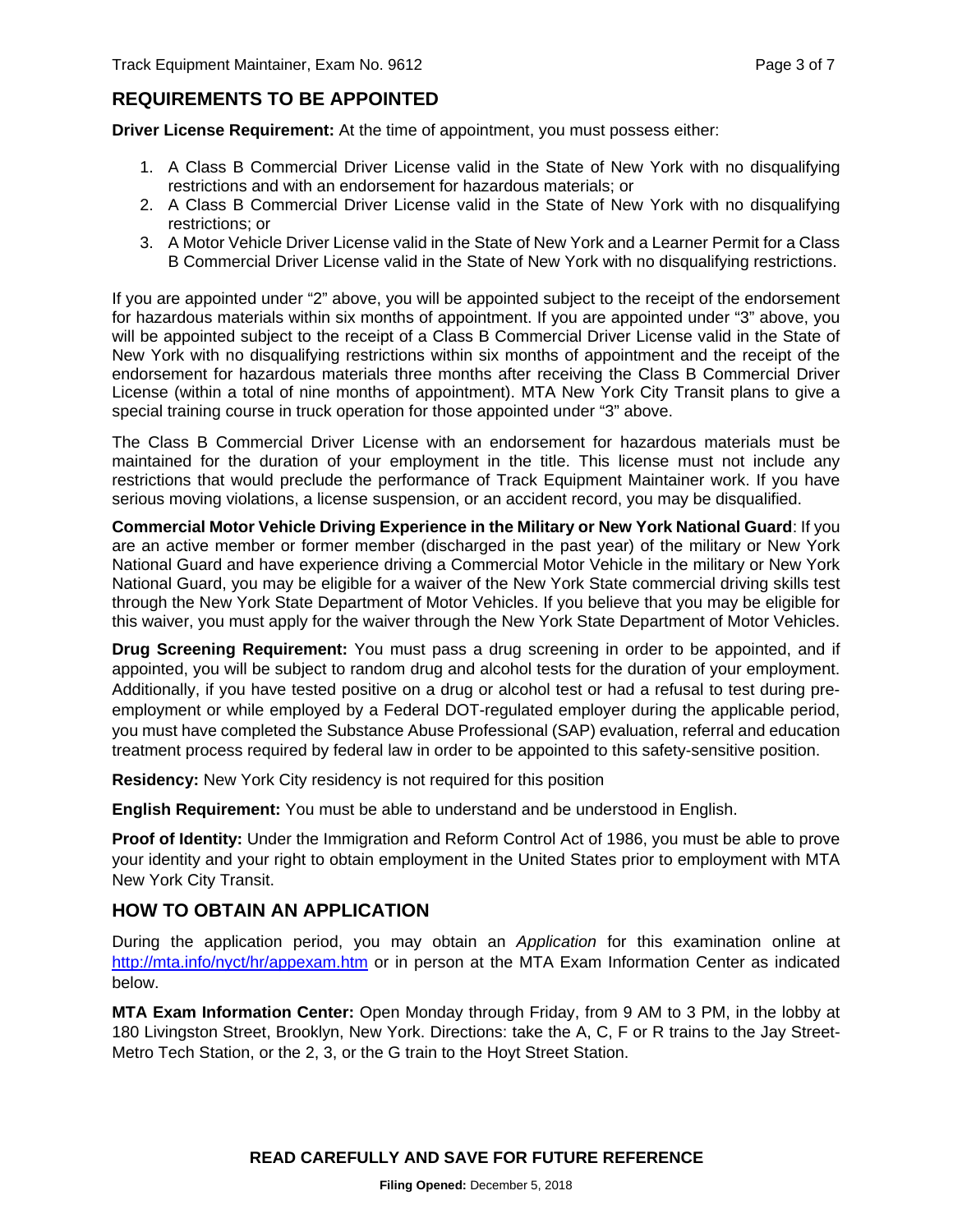## **REQUIRED FORMS**

- 1. **Application:** Make sure that you follow all instructions included with your *Application*, including payment of fee. Save a copy of the instructions for future reference.
- 2. **Education and Experience Test Paper:** Write your social security number in the box at the top of the cover page, and the examination title and number in the box provided. This form must be filled out completely and in detail for you to receive your proper rating. Keep a copy of your completed Education and Experience Test Paper for your records.
- 3. **Foreign Education Fact Sheet (required only if you need credit for your foreign education for this examination):** If you were educated outside the United States, you must have your foreign education evaluated to determine its equivalence to education obtained in the United States. The services that are approved to make this evaluation, as well as instructions on how to submit this evaluation are listed in the *Foreign Education Fact Sheet* included with your application packet. When you contact the evaluation service, ask for a "document-by-document" (general) evaluation of your foreign education.

## **HOW TO SUBMIT AN APPLICATION AND PAY THE APPLICATION FEE**

If you believe you meet the requirements in the "How to Qualify" section, you **must** apply by mail. MTA New York City Transit will **not** accept *Applications* in person.

#### **Applications by Mail must:**

- 1. Include all of the required forms, as indicated in the "Required Forms" section above.
- 2. Be postmarked by the last day of the application period.
- 3. Be mailed to the address in the "Correspondence" section of this notice.
- 4. Include the appropriate fee in the form of a money order.

#### **The Money Order (Postal Money Order Preferred) must:**

- 1. Be made payable to the MTA New York City Transit.
- 2. Be valid for one year.
- 3. Have the following information written on it: your name, home address, the last four digits of your social security number, and the exam title and exam number.

Save your money order receipt for future reference and proof of filing an *Application*.

#### **Cash and personal checks will not be accepted**.

**Application Fee:** This fee is generally non-refundable. Under special circumstances, you may be entitled to a refund. You should refer to the Department of Citywide Administrative Services (DCAS) General Exam Regulations to determine if you are entitled to a refund prior to requesting one. You can refer to the bottom of the last page of this Notice of Examination for instructions on how to obtain a copy of the DCAS General Exam Regulations.

## **HOW TO SUBMIT AN APPLICATION WHEN REQUESTING A FEE WAIVER**

Applicants who wish to request a Fee Waiver must obtain an *Application* in person at the MTA Exam Information Center as indicated above and must submit the *Application* and required forms by mail to the address in the Correspondence section below **by the last day of the application period**.

The MTA New York City Transit will not accept *Applications* in person. Additional information on how to request an application fee waiver is available with the *Application.*

## **READ CAREFULLY AND SAVE FOR FUTURE REFERENCE**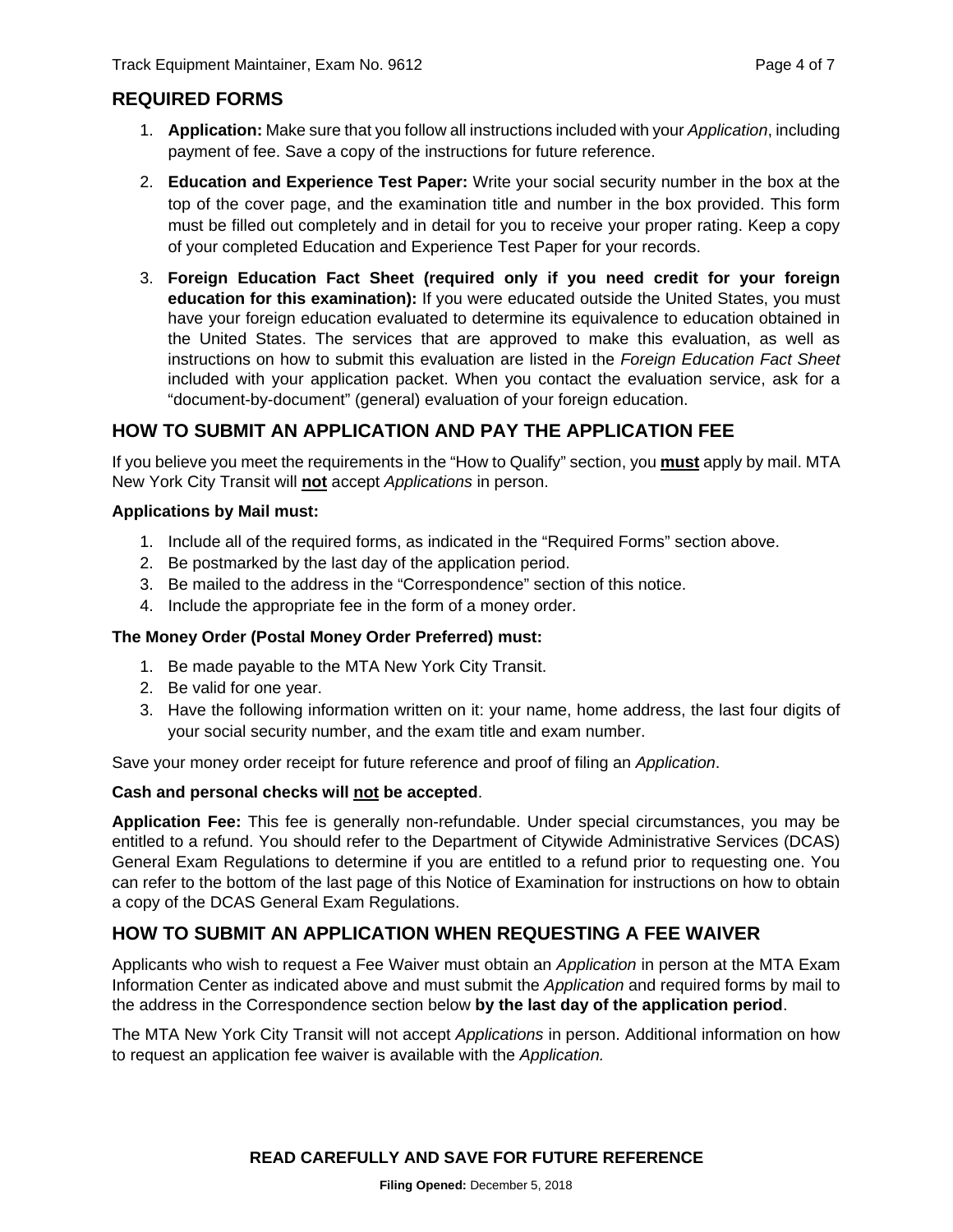## **ADMISSION LETTER OR NOT QUALIFIED LETTER**

An **Admission Letter** or a **Not Qualified Letter** will be mailed to you about 10 days before the first date of the practical skills test. If you are qualified and do not receive an *Admission Letter* at least 4 days before the first date of the practical skills test, you may obtain a duplicate letter at the MTA Exam Information Center (as indicated on the previous page). A paper copy of the *Admission Letter* is your ticket for admission to the test.

Applicants **must** keep their mailing address **up to date**. Please refer to the Correspondence section below for instructions on how to update your address and other contact information.

## **THE TEST**

You will be given a competitive practical skills test. A score of at least 70% is required to pass this test. Your score on this test will be used to determine your place on an eligible test. The practical skills test may measure your ability to troubleshoot and repair the electrical, mechanical, hydraulic, and pneumatic components, devices, systems and circuits found in heavy equipment or track equipment, and other related areas.

Veterans' or Disabled Veterans' Credit will be granted only to eligible passing candidates who request that they be applied. Veterans' or Disabled Veterans' Credit should be requested at the time of application, but **must** be requested before the date the eligible list is established. Claims for Veterans' or Disabled Veterans' Credit cannot be made once the eligible list is established.

## **TEST ADMINISTRATION GUIDELINES**

**Warning:** You are not permitted to enter the test site with cellular phones, smart watches, beepers, pagers, cameras, portable media players, or other electronic devices. Calculators are permitted; however they must be hand-held, battery or solar-powered, numeric only. Calculators with functions other than addition, subtraction, multiplication and division are prohibited. Electronic devices with an alphabetic keyboard, word processing, or data recording capabilities, such as planners, organizers, etc., are prohibited. If you use any of these devices in the building at any time before, during, or after the test, you may **not** receive your test results, your test score may be nullified, and your application fee will **not** be refunded.

You may not have any other person, including children, present with you while you are being processed for or taking the test, and no one may wait for you inside of the test site while you are taking the test.

**Required Identification: You are required to bring one (1) form of valid (non-expired) signature and photo bearing identification to the test site**. The name that was used to apply for the exam must match the first and last name on the photo ID. A list of acceptable identification documents is provided below**. If you do not have an acceptable ID, you may be denied testing.** Acceptable forms of identification (bring one) are as follows: State issued driver's license, State issued identification card, US Government issued Passport, US Government issued Military Identification Card, US Government issued Alien Registration Card, Employer Identification Card with photo, IDNYC, or Student Identification Card with photo.

**Leaving:** You must leave the test site once you finish the test. If you leave the test site after being fingerprinted but before finishing the test, you will not be permitted to re-enter. If you disregard this instruction and re-enter the test site, you may not receive your test results, your test score may be nullified, and your application fee will not be refunded.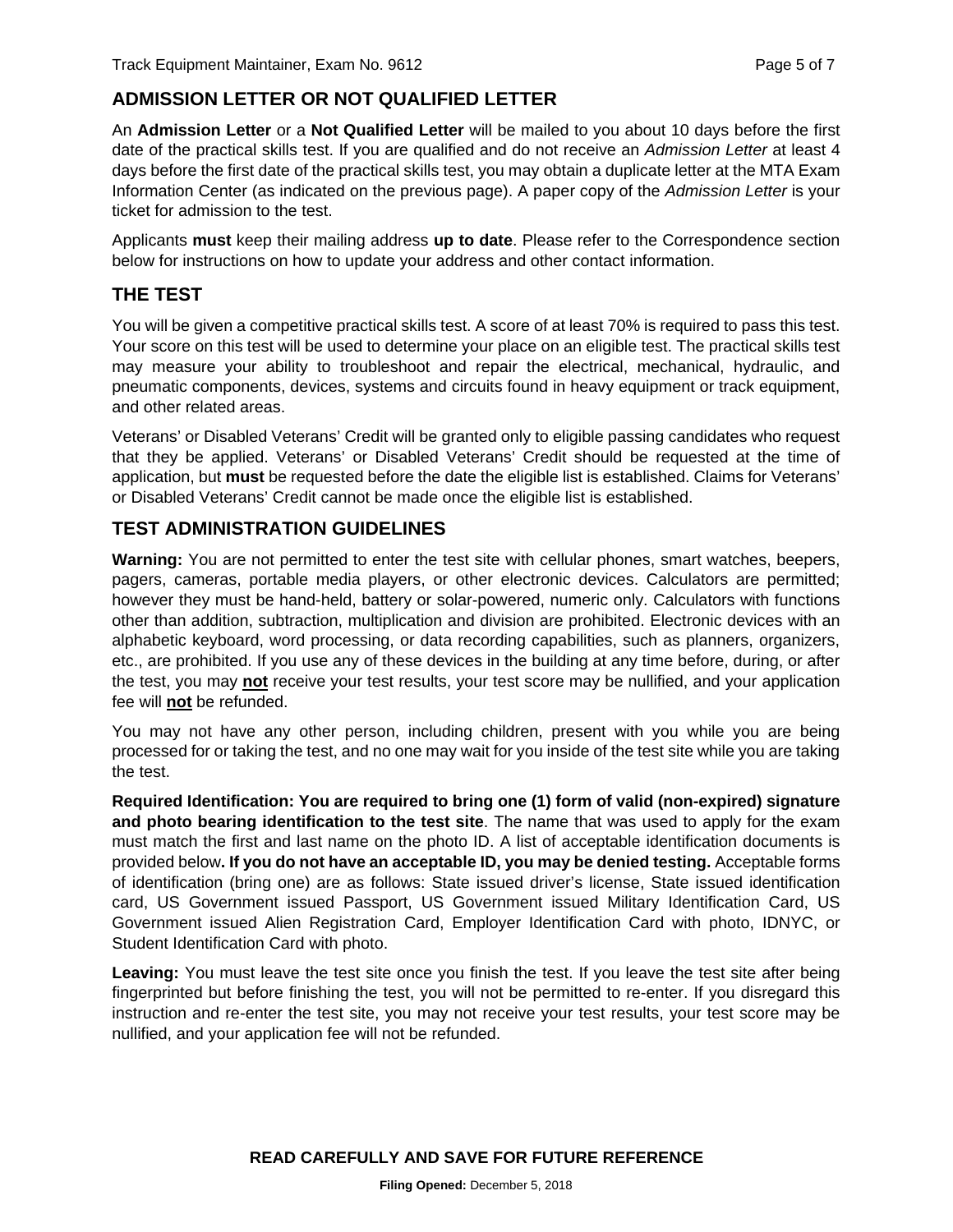## **THE TEST RESULTS**

If you meet the education and experience requirements and pass the competitive practical skills test, your name will be placed in final score order on an eligible list and you will be given a list number. You will be notified by mail of your test results. If you meet all requirements and conditions, you will be considered for appointment when your name is reached on the eligible list.

## **SPECIAL ARRANGEMENTS**

**Special Test Accommodations:** If you plan to request special testing accommodations due to disability or an alternate test date due to your religious belief, follow the instructions included with your *Application* and mail your request to the address found in the "Correspondence" section below no later than 30 days prior to the first scheduled test date.

**Make-Up Test:** You may apply for a make-up test if you cannot take the practical test on the scheduled date for any of the following reasons:

- 1. Compulsory attendance before a public body;
- 2. On-the-job injury or illness caused by municipal employment where you are an officer or employee of the City;
- 3. Absence from the test within one week after the death of a spouse, domestic partner, parent, sibling, child, or child of a domestic partner where you are an officer or employee of the City;
- 4. Absence due to ordered military duty;
- 5. A clear error for which New York City Transit is responsible; or
- 6. A temporary disability, pregnancy-related, or child-birth related condition preventing you from taking the test.

To request a make-up test, mail your request with your documentation of special circumstances to the address found in the "Correspondence Section" below within 60 days of your scheduled test date or make the request within 90 days of restoration to your position after performing ordered military duty.

## **CORRESPONDENCE**

**Change of Contact Information:** It is critical that you keep your contact information (telephone number, mailing address and/or email address) current with MTA New York City Transit. You may miss important information about your exam(s) or consideration for appointment or promotion, including important information that may require a response by a specified deadline, if we do not have your correct contact information. To update your contact information, you must:

- 1. Visit us at the MTA Exam Information Center;
- 2. Email us at [examsunit@nyct.com,](mailto:examsunit@nyct.com) with the subject named 'Contact Info Update'; or
- 3. Mail us at the address below, with the words 'Contact Info Update' next to the exam title.

Your request must include your full name, exam title(s), exam number(s) and your old and new telephone numbers, mailing and/or email address**. All changes to an MTA employee's contact information must also be made through the MTA Business Service Center (BSC) via the employee portal at [http://www.mymta.info.](http://www.mymta.info/)** 

(Continued)